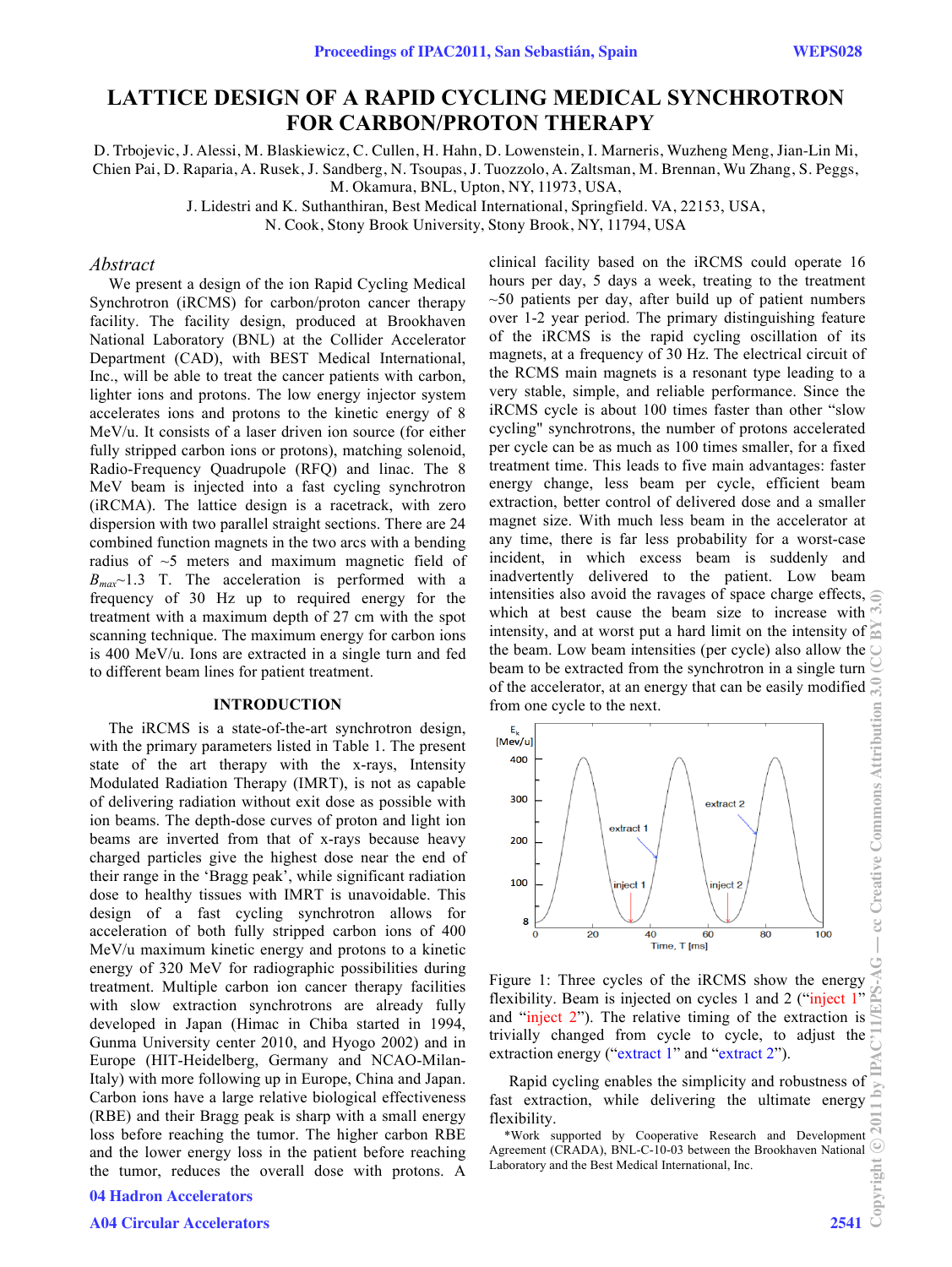Fig. 1 illustrates how the beam extraction energy is adjusted from one synchrotron cycle to the next. Another distinguishing feature of the iRCMS is the strong focusing arrangement of its magnetic optics. Combined with the avoidance of space charge effects, with fast extraction, and with the intrinsically small size of the injected beam, this leads to very small beam sizes. Small beams enable smaller, lighter, and less power-hungry magnets, not only in the synchrotron, but also in the beam transport lines, and (most critically) in the gantries. The iRCMS treatment specifications are presented in Table 1.

| Table 1: iRCMS Treatment Specification |  |  |
|----------------------------------------|--|--|
|----------------------------------------|--|--|

| Extr. energy <sup>12</sup> C <sup>6+</sup> /protons @ 27 cm | $400 - 206$ MeV/u           |  |
|-------------------------------------------------------------|-----------------------------|--|
| Min. extract. energy ${}^{12}C^{6+}/$ protons               | 8 MeV/u                     |  |
| Injection kinetic energy [MeV/u]                            |                             |  |
| Repetition rate $f_{rep}$ [Hz]                              | 30                          |  |
| Protons/Gy/voxel (voxel=715 mm <sup>3</sup> )               | 7.5 $10^{7}$ (46s/Gy/liter) |  |
| ${}^{12}C^{6+}/Gy/voxel$ (voxel=14 mm <sup>3</sup> )        | 9.2 $10^4$ (77s/Gy/liter)   |  |

# **SYNCHROTRON LATTICE DESIGN**

The racetrack footprint of the synchrotron, consisting of two straight sections and two 180-degree arcs is shown in Fig. 2. Each straight section contains two FODO cells without dipoles and each arc consists of three separated girders, each with two FODO cells made of combined function magnets.



Figure 2: A layout of the synchrotron.

The injector with ion source, solenoid, RFQ, and linac is inside of the synchrotron. The straight sections accommodate: one for injection and extraction, and the other for cavities of the radio frequency (RF) acceleration. Primary physical and optical parameters for the synchrotron are listed in Table 2.

# *Optics*

The dispersion at the entrance and exit points of the arcs is zero, so the straight sections are dispersion free. The dispersion matching in the arcs is performed by choosing suitable values for the quadrupole components of the of the combined function dipole.

Table 2: iRCMS Specification

| Circumference [m]                                    | 60           |
|------------------------------------------------------|--------------|
| Number of FODO cells in the arcs                     | 6            |
| Total number of bends                                | 24           |
| Combined function magnet length [m]                  | 1.33         |
| Quadrupole magnet length [m]                         | 0.25         |
| Horizontal/Vertical tunes                            | 4.84/4.41    |
| Normalized emittance, $\epsilon$ [ $\mu$ m]          | 0.5          |
| Max. horizontal beta function $\beta_{\rm xmax}$ [m] | 12.16        |
| Max. vertical beta function $B_{\text{ymax}}[m]$     | 9.44         |
| Maximum Dispersion function $D_{xmax}$ [m]           | 1.548        |
| Natural horiz./vertical chromaticity, $\zeta_{x,y}$  | $-5.3/-5.12$ |
| Transition gamma $\gamma_T$                          | 4 207        |

Since the FODO cells in the straight sections are longer than those in the arcs, it is necessary to match the beta functions between the arcs and the straight sections. Due to the symmetry of the lattice displayed in Figure 3, the matching is the same on both sides of the ring.



Figure 3: The square root of the horizontal  $\sqrt{\mathcal{B}_x}$  and vertical  $\sqrt{\mathbf{B}_v}$  betatron and the dispersion  $D_x$  functions are shown.

The injection and extraction kickers are placed by the horizontal focusing quadrupoles. There are two peaks of the dispersion function. This minimizes the number of power supplies required in the ring. The opposite side straight section has a fast injection kicker and a septum magnet separated from the extraction kicker and a septum magnet. The list of the expected beam sizes, the RF parameters like: the revolution period at the injection/extraction, the revolution frequency for the harmonic number one at the injection/extraction, and other parameters corresponding to injection and maximum extraction energy is shown in Table 3. A new RF system with the harmonic number jump is being considered very seriously.

> 04 Hadron Accelerators A04 Circular Accelerators